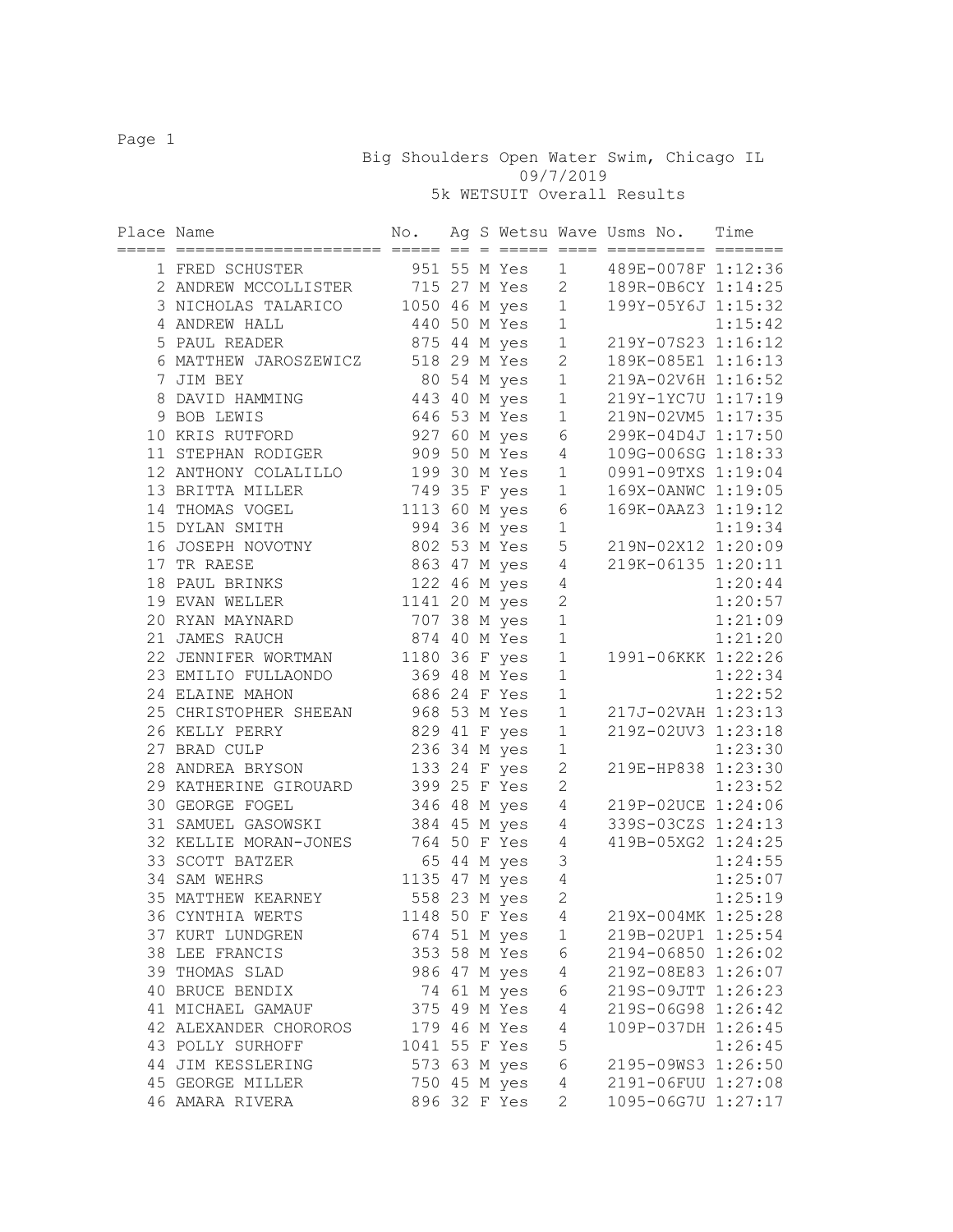| 47 JAMES SWITZER | 1046 45 M Yes  | $\sqrt{4}$ | $2092 - 0966P$ 1:27:24           |
|------------------|----------------|------------|----------------------------------|
| 48 DAVE LEVEOUE  | 643 34 M Yes 2 |            | 1:27:39                          |
| 49 BRETT RUOFF   | 924 40 M ves 3 |            | 1:27:56                          |
| 50 STEVE ARNOLD  |                |            | 36 54 M yes 5 169N-02WG8 1:28:09 |

| rage z     |                                                                 |               |  |              | 09/7/2019      | Big Shoulders Open Water Swim, Chicago IL |         |
|------------|-----------------------------------------------------------------|---------------|--|--------------|----------------|-------------------------------------------|---------|
|            |                                                                 |               |  |              |                | 5k WETSUIT Overall Results                |         |
| Place Name | acada anonconoconoconoco ocon os o ocono ocon aconocono oconoco | No.           |  |              |                | Ag S Wetsu Wave Usms No.                  | Time    |
|            | 51 JOHN COSTELLO                                                |               |  | 220 53 M Yes | 5              | 219P-07KNM 1:28:22                        |         |
|            | 52 HELENA BARBOSA RODRIG 54 25 F Yes                            |               |  |              | $\overline{c}$ |                                           | 1:28:42 |
|            | 53 TOM SEABOLD                                                  |               |  | 958 58 M Yes | 6              | 179Z-01PJX 1:28:42                        |         |
|            | 54 RAYMOND FRECH                                                |               |  | 359 47 M Yes | 4              | 219X-0AN60 1:28:43                        |         |
|            | 55 ERIN WELLER                                                  | 1140 54 F yes |  |              | 5              |                                           | 1:28:56 |
|            | 56 JOHN ENQUIST                                                 |               |  | 314 57 M Yes | 6              | 509G-07S0K 1:29:02                        |         |
|            | 57 HOWARD LOGAN                                                 |               |  | 663 61 M Yes | $\epsilon$     |                                           | 1:29:44 |
|            | 58 TED SOLTYS                                                   |               |  | 998 59 M yes | $1\,$          | 219A-02V3E 1:29:50                        |         |
|            | 59 BILL LEE                                                     |               |  | 637 63 M Yes | $\epsilon$     | 219P-05YJM 1:30:10                        |         |
|            | 60 RUSS KURYK                                                   |               |  | 616 36 M Yes | 3              |                                           | 1:30:36 |
|            | 61 MARK BOOTH                                                   |               |  | 102 60 M yes | $\epsilon$     | 2195-006GT 1:30:43                        |         |
|            | 62 DAVID WALLMAN                                                | 1122 49 M Yes |  |              | $\overline{4}$ |                                           | 1:31:07 |
|            | 63 MARTA CONSIDINE                                              |               |  | 213 23 F yes | $\overline{c}$ |                                           | 1:31:18 |
|            | 64 MICHAEL HARM                                                 | 449 32 M yes  |  |              | $\overline{c}$ |                                           | 1:31:23 |
|            | 65 MIKAL RABANUS                                                |               |  | 862 41 M Yes | 3              |                                           | 1:31:36 |
|            | 66 JACK BEAVER                                                  |               |  | 70 46 M yes  | $\sqrt{4}$     | 489F-02EP8 1:32:00                        |         |
|            | 67 SARA SKOFF                                                   |               |  | 984 47 F Yes | $\mathbf{1}$   | 329F-0313R 1:32:24                        |         |
|            | 68 ELLEN DRAKE                                                  |               |  | 287 27 F yes | $\overline{c}$ | 219C-0AUB0 1:32:54                        |         |
|            | 69 RACHEL TREVILLIAN                                            | 1076 21 F yes |  |              | $\overline{c}$ |                                           | 1:33:09 |
|            | 70 MICHAEL DIDONATO                                             |               |  | 273 31 M yes | $\overline{c}$ |                                           | 1:33:16 |
|            | 71 VINCE POLLARD                                                |               |  | 846 61 M Yes | 6              | 169X-02AGJ 1:33:21                        |         |
|            | 72 MIKE ELLIOTT                                                 |               |  | 312 38 M yes | 3              |                                           | 1:33:21 |
|            | 73 MAUREEN PALCHAK                                              |               |  | 819 38 F Yes | 3              |                                           | 1:33:27 |
|            | 74 DAN ISRAELITE                                                |               |  | 507 47 M Yes | 4              |                                           | 1:33:53 |
|            | 75 ERIC JOHNSON                                                 | 533 64 M Yes  |  |              | 6              | 219V-05P9Z 1:34:22                        |         |
|            | 76 LARRY KAUFMAN                                                |               |  | 556 53 M Yes | 5              | 219Z-0AZT4 1:34:39                        |         |
|            | 77 ASHLI COLLINS                                                |               |  | 204 47 F Yes | 4              | 4190-0781F 1:34:43                        |         |
|            | 78 MICHAEL KUCHARSKI<br>79 KAREN CRAVOTTA                       | 611 52 M Yes  |  | 229 39 F yes | 5<br>3         | 459S-02382 1:35:05                        | 1:35:13 |
|            | 80 ROSA CHANG                                                   |               |  | 171 45 F Yes | 4              | 2198-K7WRG 1:35:16                        |         |
|            | 81 DAVID CRAVOTTA                                               |               |  | 228 40 M yes | 3              |                                           | 1:35:19 |
|            | 82 ELIZABETH EGAN                                               |               |  | 307 27 F Yes | $\overline{c}$ |                                           | 1:35:32 |
|            | 83 LAURA WAGNER                                                 | 1116 40 F Yes |  |              | 3              | 219X-0B5RG 1:35:34                        |         |
|            | 84 GLENN STEIGBIGEL                                             | 1012 46 M Yes |  |              | 4              |                                           | 1:35:45 |
|            | 85 CHRIS JOYCE                                                  |               |  | 545 60 M Yes | $\sqrt{6}$     |                                           | 1:36:07 |
|            | 86 JAMIE CROTHERS                                               | 233 35 F Yes  |  |              | 3              |                                           | 1:36:11 |
|            | 87 MATTHEW NORA                                                 |               |  | 798 60 M yes | $\epsilon$     | 219Z-0876T 1:36:21                        |         |
|            | 88 PAUL TZUR                                                    | 1081 41 M yes |  |              | $\mathcal{S}$  | 219E-067KS 1:36:21                        |         |
|            | 89 MARK ROYKO                                                   |               |  | 923 55 M Yes | $\mathsf S$    | 217K-02UYN 1:36:28                        |         |
|            | 90 ERIC SCHEINER                                                | 945 50 M yes  |  |              | 4              |                                           | 1:36:39 |
|            | 91 MARK KOZLOWSKI                                               |               |  | 601 44 M yes | 3              | 219B-07J3C 1:36:39                        |         |
|            | 92 MARIBETH MALECKI                                             | 689 55 F Yes  |  |              | 5              | 0998-06VZX 1:36:39                        |         |
|            |                                                                 |               |  |              |                |                                           |         |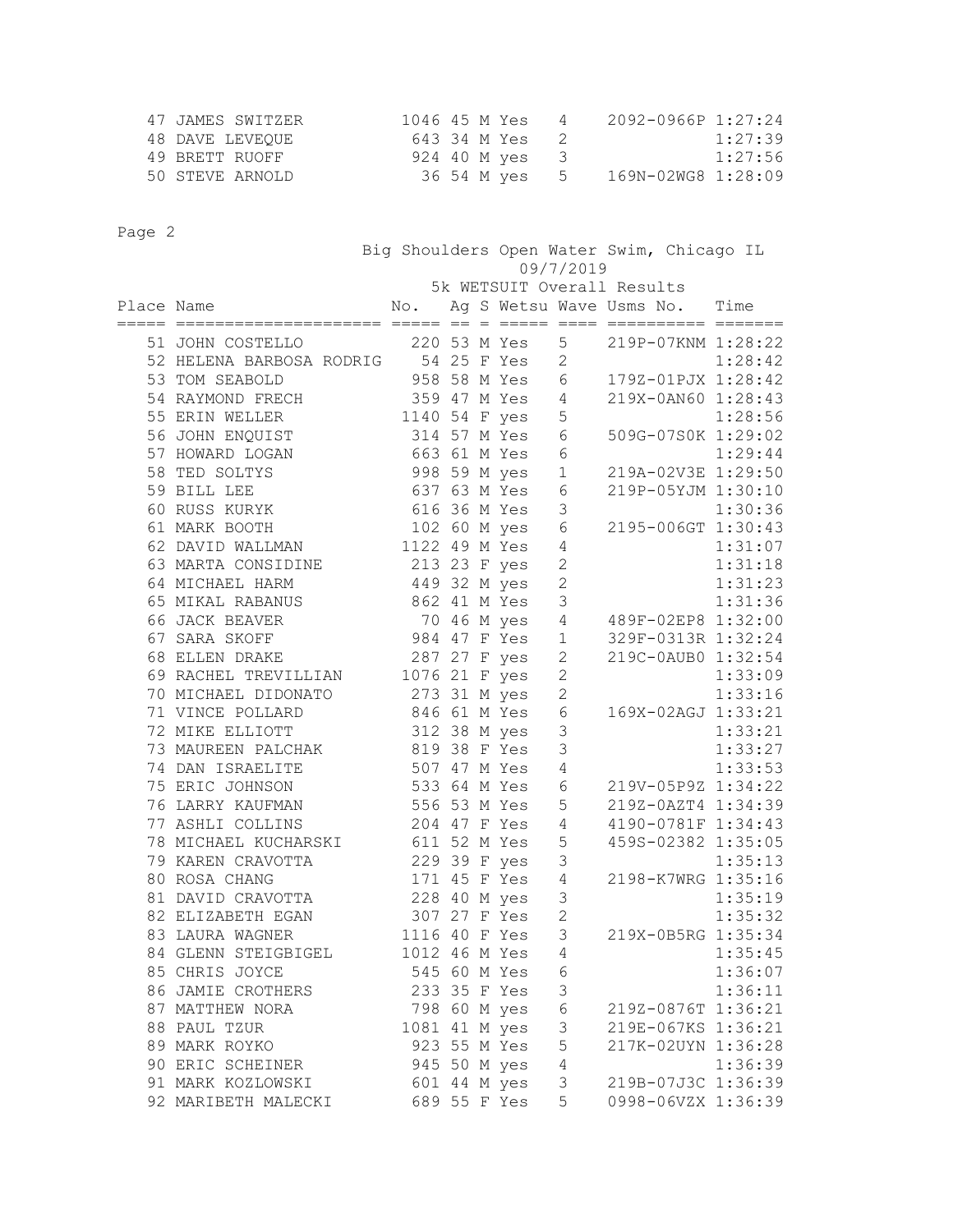| 93 DAVID STUMPF   |              | 1033 47 M Yes 4 |               |                    | 1:37:01 |
|-------------------|--------------|-----------------|---------------|--------------------|---------|
| 94 ANGELICA FORD  | 347 24 F Yes |                 | $\mathcal{L}$ | 219N-XAPUG 1:37:11 |         |
| 95 JAMES MAREK    | 692 33 M Yes |                 | -2            |                    | 1:37:14 |
| 96 JULIE PIERCE   | 839 51 F yes |                 | 5             | 1993-02A4T 1:37:36 |         |
| 97 EMMA DIXON     | 276 32 F yes | $\overline{2}$  |               |                    | 1:37:41 |
| 98 WENDY QUITASOL | 860 57 F yes |                 | 6             |                    | 1:37:50 |
| 99 JOHN FEENEY    | 325 41 M Yes |                 | 3             | 219P-06GCD 1:38:14 |         |
| 100 WALTER FLICK  | 345 58 M Yes |                 | 6             |                    | 1:38:16 |

 Big Shoulders Open Water Swim, Chicago IL 09/7/2019 5k WETSUIT Overall Results Place Name  $\qquad \qquad \mathbb{N}$ o. Aq S Wetsu Wave Usms No. Time ===== ===================== ===== == = ===== ==== ========== ======= 101 JOHN KIRTLAND II 387 39 M Yes 3 1:38:39<br>102 MICHELLE MILNE 757 52 F yes 5 219P-06ZNS 1:38:41 102 MICHELLE MILNE 757 52 F yes 5 219P-06ZNS 1:38:41 103 ANTON STRAUGHAN 1026 54 M Yes 5 1:39:07 104 KATHRYN GLASS 405 35 F yes 3 2192-05F8A 1:39:15 105 ERIC GABRIEL 371 33 M Yes 2 1:39:26 106 DANIEL ANDERSON 27 53 M Yes 5 1099-08BB8 1:39:27 107 VICTOR TOFT 1070 66 M Yes 6 219V-00C1A 1:39:28 108 JON SHOPE 972 54 M yes 5 1697-02AR5 1:39:59 109 JAMES BREEN 118 57 M Yes 6 219P-083GF 1:40:03

| 110 MARTIN FORD                                                                                             |              |  | 348 50 M Yes | $\mathbf{1}$   | 4191-5K3SM 1:40:12              |         |
|-------------------------------------------------------------------------------------------------------------|--------------|--|--------------|----------------|---------------------------------|---------|
| 111 MADELINE KRAFT 604 25 F Yes                                                                             |              |  |              | $\overline{2}$ |                                 | 1:40:17 |
| 112 CONNOR SHANNON 964 42 M Yes                                                                             |              |  |              | 3              | $1:40:17$<br>2192-06M41 1:40:21 |         |
| 113 LAURA ELLIOTT 311 46 F Yes                                                                              |              |  |              | $\sqrt{4}$     |                                 | 1:40:21 |
| 114 ANNIE RANGEL 870 20 F yes<br>115 KATE HAYNES 456 28 F yes                                               |              |  |              | $\overline{c}$ |                                 | 1:40:23 |
|                                                                                                             |              |  |              | $\mathbf{2}$   | 219B-0B130 1:40:26              |         |
| 116 JOSEPH EWING 321 31 M Yes                                                                               |              |  |              | $\overline{c}$ |                                 | 1:40:38 |
|                                                                                                             |              |  |              |                | 2191-098YU 1:40:42              |         |
| 117 CHRIS HOFFMAN 482 50 M Yes 4<br>118 JOHN PRATT 853 56 M yes 6                                           |              |  |              |                | 219C-02V62 1:40:50              |         |
| 119 AL LA VALLE 618 51 M Yes                                                                                |              |  |              | 5              |                                 | 1:41:02 |
| 120 NATHAN MILLER 754 33 M Yes                                                                              |              |  |              | $\mathbf{2}$   | 1:41:02<br>219M-R3FWN 1:41:11   |         |
| 121 CANDICE HARRISON 451 31 F Yes 2<br>122 HAYES SANBORN 1195 44 M Yes 3<br>123 KATIE AKSAMIT 10 42 F Yes 3 |              |  |              |                |                                 | 1:41:22 |
|                                                                                                             |              |  |              | $\mathcal{S}$  | $219C-06NPX$ 1:41:38            |         |
|                                                                                                             |              |  |              |                | 2192-06EWE 1:41:38              |         |
| 124 MEREDITH NORDBROCK 799 34 F yes<br>125 KEVIN DOYLE 286 52 M Yes                                         |              |  |              | $\overline{2}$ |                                 | 1:42:10 |
|                                                                                                             |              |  |              | 5              |                                 | 1:42:12 |
| 126 WILLIAM FARINA 323 31 M Yes 2<br>127 ROBERT MCMAHON 729 59 M Yes 6                                      |              |  |              |                | 219R-B6SS7 1:42:14              |         |
|                                                                                                             |              |  |              |                | 2194-02UX2 1:42:17              |         |
| 128 MATTHEW NEZWEK 791 31 M yes 2                                                                           |              |  |              |                | 1997-07U10 1:42:26              |         |
| 129 CHASE POFFENBERGER 844 53 F Yes<br>130 CATHY LOZIER 670 63 F Yes                                        |              |  |              | 5              | 0997-09GF9 1:42:31              |         |
|                                                                                                             |              |  |              | $6\,$          |                                 | 1:42:35 |
| 131 PAUL CLEMENTI 190 53 M Yes<br>132 JOSE ARCINIEGA 35 31 M Yes                                            |              |  |              | 5              |                                 | 1:42:38 |
|                                                                                                             |              |  |              | $\overline{c}$ |                                 | 1:42:39 |
| 133 JOSH NELSON                                                                                             | 787 43 M Yes |  |              | $\mathcal{S}$  | 1997-0ARZK 1:42:58              |         |
| 134 JOSHUA HITTMAN 478 43 M Yes                                                                             |              |  |              | 3              |                                 | 1:43:10 |
| 135 ELLEN FINNIGAN 334 60 F Yes                                                                             |              |  |              | $\sqrt{6}$     | 059R-0A8JR 1:43:15              |         |
| 136 TOM CASHMAN 164 55 M yes<br>137 LAUREN THARP 1060 30 F yes                                              |              |  |              | $\sqrt{6}$     |                                 | 1:43:21 |
|                                                                                                             |              |  |              | $\overline{2}$ |                                 | 1:43:26 |
| 138 BRANDT MADSEN 682 56 M Yes                                                                              |              |  |              | 6              |                                 | 1:43:34 |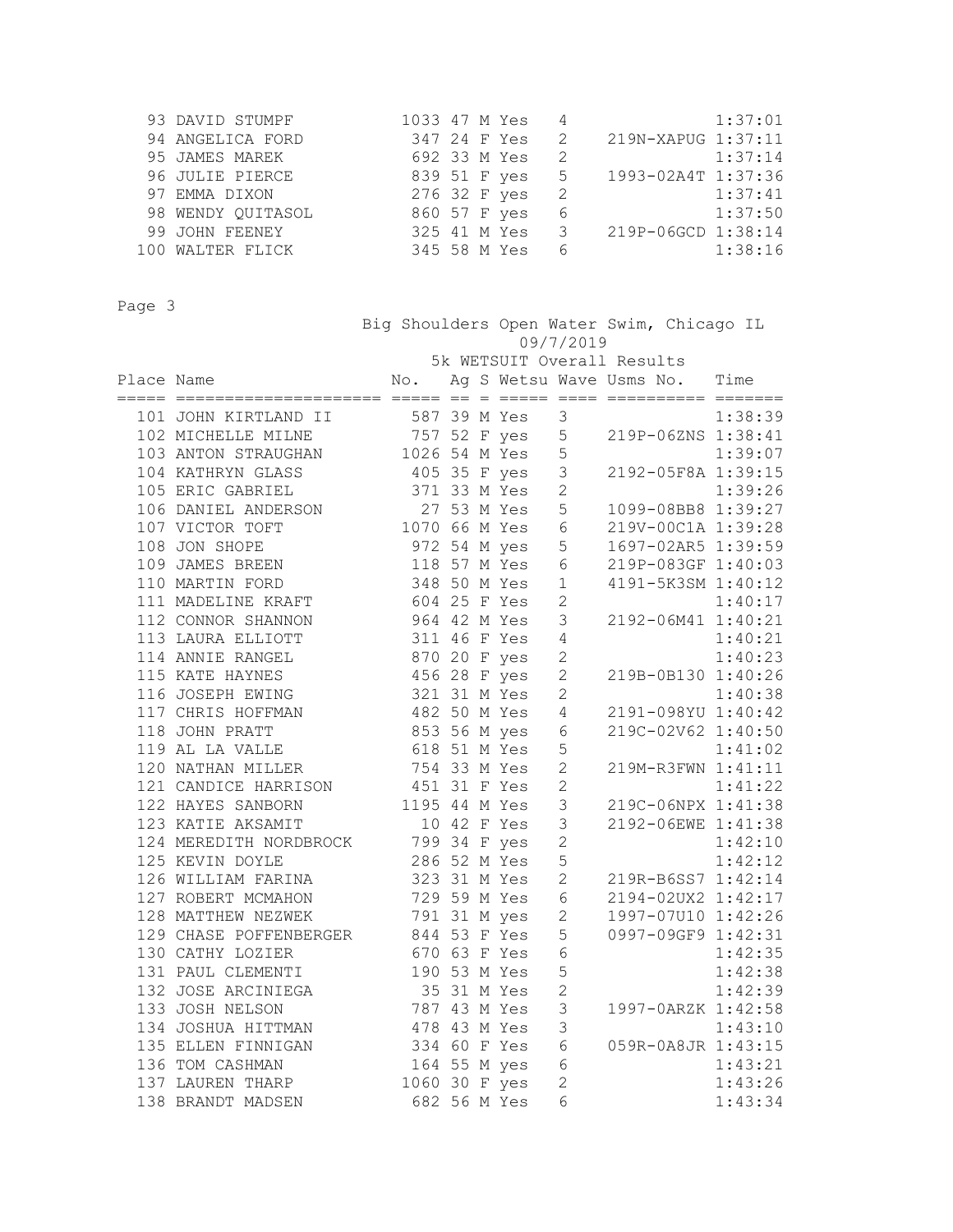| 139 SCOTT GUILFOIL    | 432 70 M Yes |  | 6 | 219H-02UE4 1:43:51 |         |
|-----------------------|--------------|--|---|--------------------|---------|
| 140 TOM CARNEY        | 159 55 M Yes |  | 5 |                    | 1:44:03 |
| 141 HECTOR BUSTAMANTE | 142 49 M Yes |  | 4 |                    | 1:44:08 |
| 142 ROB ALEXANDER     | 14 33 M yes  |  | 2 |                    | 1:44:19 |
| 143 MACY FOREE        | 349 48 M Yes |  | 4 | 419R-084XH 1:44:22 |         |
| 144 TOM MACKILLOP     | 680 58 M Yes |  | 6 | 1:44:27            |         |
| 145 KAREN GRABOWSKI   | 420 44 F Yes |  | 3 | 219R-02WR6 1:44:30 |         |
| 146 JENNIFER CONROYD  | 210 53 F Yes |  | 5 | 2190-02V9U 1:44:32 |         |
| 147 WILLIAM MCMICHAEL | 730 53 M Yes |  | 5 | 219U-8KS0A 1:44:37 |         |
| 148 MICHAEL RYAN      | 929 71 M yes |  | 6 |                    | 1:44:59 |
| 149 JAY DEFINIS       | 265 60 M yes |  | 6 | 189E-07WXM 1:44:59 |         |
| 150 MATTHEW KENNELLY  | 568 63 M yes |  | 6 |                    | 1:45:03 |

 Big Shoulders Open Water Swim, Chicago IL 09/7/2019 5k WETSUIT Overall Results

|                                                                                                                                                                                                                 |              |  |                |                                          | 1:45:04                |
|-----------------------------------------------------------------------------------------------------------------------------------------------------------------------------------------------------------------|--------------|--|----------------|------------------------------------------|------------------------|
| 151 MARY PICHLER 836 40 F Yes 3<br>152 MARC GARFINKEL 381 53 M yes 5 219E-07YP4 1:45:16<br>153 JAMES WHELTON 1154 55 M yes 5 219Z-07Z7H 1:45:16                                                                 |              |  |                |                                          |                        |
|                                                                                                                                                                                                                 |              |  |                |                                          |                        |
| 154 LESLIE HOLLING 485 56 F Yes 6 219F-064C6 1:45:18                                                                                                                                                            |              |  |                |                                          |                        |
| 155 GUIDO GAVARS 385 56 M yes 6 219T-0AVSZ 1:45:18                                                                                                                                                              |              |  |                |                                          |                        |
| 156 MARK ZEISLOFT 1193 57 M yes 6 2193-0622J 1:45:31                                                                                                                                                            |              |  |                |                                          |                        |
|                                                                                                                                                                                                                 |              |  |                |                                          |                        |
|                                                                                                                                                                                                                 |              |  |                | 1:45:49<br>229A-098BU 1:45:51            |                        |
|                                                                                                                                                                                                                 |              |  |                | 219P-06M31 1:45:55                       |                        |
| 157 KRISTOFF BERZINS<br>158 P. WHITLOCK<br>159 JOHN AKALAITIS<br>160 KIRSTEN TRANSUE<br>161 NITERPEW COUPLY 1074 50 F Yes 4                                                                                     |              |  |                |                                          | 1:46:07                |
|                                                                                                                                                                                                                 |              |  |                |                                          | 1:46:12                |
| 161 ELIZABETH GOLDEN 409 39 F Yes 3<br>162 MAUREEN GELIN RODRIGU 388 50 F Yes 4                                                                                                                                 |              |  |                |                                          |                        |
|                                                                                                                                                                                                                 |              |  |                | 1:46:17<br>189E-0B0UY 1:46:18            |                        |
| 163 SARAH ONDREJKA 1811 38 F yes 3<br>164 ROBERT BURKE 140 53 M Yes 5                                                                                                                                           |              |  |                |                                          |                        |
|                                                                                                                                                                                                                 |              |  |                | 1:46:56<br>1:47:08<br>2198-078YE 1:47:14 |                        |
|                                                                                                                                                                                                                 |              |  |                |                                          |                        |
| 167 CAROLYN ROCHE 1200 68 F Yes 6                                                                                                                                                                               |              |  |                |                                          | 1:47:20                |
| 168 SARAH BURCHART 138 19 F yes 2                                                                                                                                                                               |              |  |                |                                          | 1:47:25                |
| 169 JENNIFER LUSHECK<br>169 JENNIFER LUSHECK<br>170 TIM JOHNSON<br>171 ALAN KELLY<br>172 DAN DURKIN<br>173 JONATHAN DOSS<br>173 JONATHAN DOSS<br>174 MICUAET BUCK<br>174 MICUAET BUCK<br>174 MICUAET BUCK       |              |  |                |                                          | 1:47:33                |
|                                                                                                                                                                                                                 |              |  |                |                                          | 1:47:34                |
|                                                                                                                                                                                                                 |              |  |                |                                          | 1:48:15                |
|                                                                                                                                                                                                                 |              |  |                |                                          | 1:48:16                |
|                                                                                                                                                                                                                 |              |  |                |                                          | 1:48:23                |
| 174 MICHAEL BUCK 134 59 M Yes 6<br>175 SCOTT BOS 103 31 M yes 2                                                                                                                                                 |              |  | $\overline{6}$ |                                          | 1:48:24                |
|                                                                                                                                                                                                                 |              |  |                |                                          | 1:48:35                |
| 176 BEN PRATER 652 34 M yes 2                                                                                                                                                                                   |              |  |                |                                          | 1:48:42                |
| 177 BRIAN FRY                                                                                                                                                                                                   | 368 38 M Yes |  | 3              |                                          | 1:48:44                |
| 178 TERI LALIBERTE 623 51 F Yes 5                                                                                                                                                                               |              |  |                |                                          | $1:48:45$<br>$1:48:45$ |
| 179 GREGORY HAMMOND 444 33 M Yes 2                                                                                                                                                                              |              |  |                |                                          |                        |
|                                                                                                                                                                                                                 |              |  |                |                                          | 1:48:46                |
|                                                                                                                                                                                                                 |              |  |                |                                          | 1:48:47                |
| 179 GREGORI HAMMOND<br>180 REBECCA ALTMAN 22 25 F Yes 2<br>181 JORGE GONZALEZ 413 40 M Yes 3<br>182 ADRIENE BOOTH 101 55 F yes 5<br>183 KARL BOUBOULEIX 105 27 M Yes 2<br>184 JAMES CARL D'AMOUR 248 58 M yes 6 |              |  |                | $219X-0B5MD$ 1:48:51                     |                        |
|                                                                                                                                                                                                                 |              |  |                | ں:49:ں<br>199N-028WJ 1:49:05             |                        |
|                                                                                                                                                                                                                 |              |  |                |                                          |                        |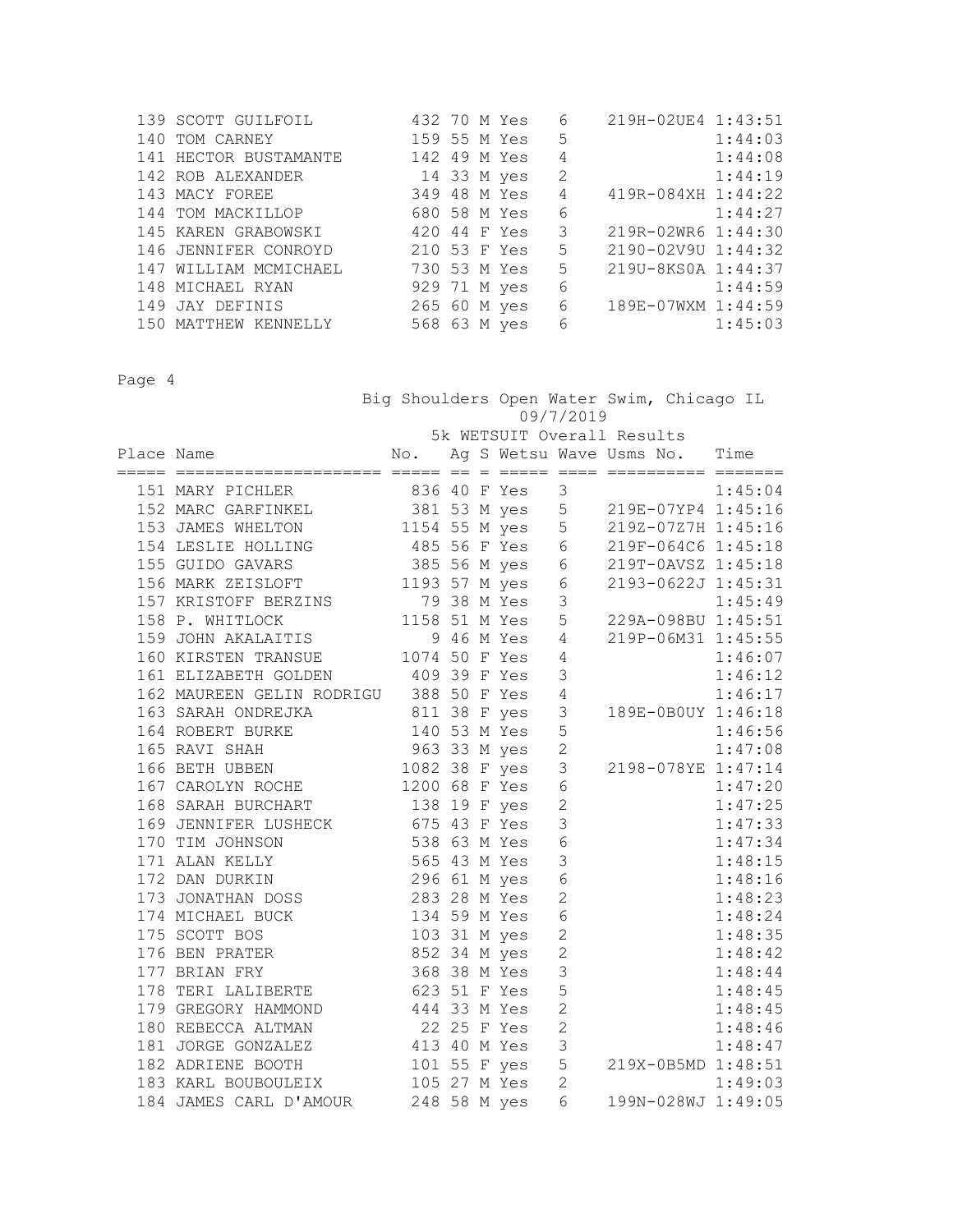|  | 185 RICK CONNEELY      |              |  | 209 51 M yes | 5              | 219X-0918K 1:49:08 |         |
|--|------------------------|--------------|--|--------------|----------------|--------------------|---------|
|  | 186 JOHN SCHOSER       |              |  | 949 54 M Yes | 5              | 2195-063XC 1:49:09 |         |
|  | 187 JOHN KANE          | 552 33 M Yes |  |              | $\overline{2}$ |                    | 1:49:37 |
|  | 188 ANDREW ARONSOHN    | 37 43 M Yes  |  |              | 3              |                    | 1:50:09 |
|  | 189 RYAN MCGRATH       |              |  | 721 38 M Yes | 3              | 099F-09U08 1:50:16 |         |
|  | 190 TIM SOLTYS         |              |  | 999 58 M Yes | 6              | 2191-0891T 1:50:50 |         |
|  | 191 NADIA SIMEK        |              |  | 980 29 F yes | $\sqrt{2}$     | 2192-082S8 1:51:29 |         |
|  | 192 DANIEL GANS        |              |  | 377 53 M Yes | 5              | 219F-0A5D9 1:51:37 |         |
|  | 193 ADEL JOHNSON       | 531 30 F Yes |  |              | $\overline{2}$ |                    | 1:51:59 |
|  | 194 DAVID JACOBSEN     |              |  | 513 60 M Yes | 6              | 2195-060FJ 1:52:31 |         |
|  | 195 CHRISTOPHER HUGHES | 496 58 M Yes |  |              | 6              | 2296-0627S 1:52:43 |         |
|  | 196 JOHN MCGINNIS      | 719 35 M Yes |  |              | 3              |                    | 1:52:53 |
|  | 197 SCOTT COLBURN      | 200 52 M Yes |  |              | 5              |                    | 1:53:11 |
|  | 198 ROBERT JILLSON     | 528 55 M Yes |  |              | 5              | 2199-088NP 1:53:25 |         |
|  | 199 BRIAN FRANCO       |              |  | 354 30 M yes | $\mathbf{2}$   |                    | 1:53:42 |
|  | 200 ZACH EVANS         | 320          |  | 31 M Yes     | 2              |                    | 1:53:56 |
|  |                        |              |  |              |                |                    |         |

|            |                                      |               |  |              |                          | Big Shoulders Open Water Swim, Chicago IL |         |
|------------|--------------------------------------|---------------|--|--------------|--------------------------|-------------------------------------------|---------|
|            |                                      |               |  |              | 09/7/2019                |                                           |         |
|            |                                      |               |  |              |                          | 5k WETSUIT Overall Results                |         |
| Place Name |                                      | No.           |  |              |                          | Ag S Wetsu Wave Usms No. Time             |         |
|            |                                      |               |  |              |                          |                                           |         |
|            | 201 LLOY JOHNSTON                    |               |  | 541 47 F Yes | 4                        |                                           | 1:54:38 |
|            | 202 MAURICIO BASILA                  |               |  | 63 50 M Yes  | $\overline{4}$           |                                           | 1:54:53 |
|            | 203 MICHAEL CARLSON                  |               |  | 156 61 M Yes | 6                        | 4193-074PB 1:55:04                        |         |
|            | 204 KYLE SUDDARTH                    | 1036 36 M yes |  |              | 3                        | 149R-076MV 1:55:11                        |         |
|            | 205 STEPHANIE WILSON 1171 47 F Yes   |               |  |              | 4                        |                                           | 1:55:33 |
|            | 206 JIM MICHELS                      | 745 57 M Yes  |  |              | 6                        |                                           | 1:55:53 |
|            | 207 PATTI VOLLMER 1114 58 F Yes      |               |  |              | 6                        | 169C-02B8X 1:56:07                        |         |
|            | 208 BRYAN PABIN                      | 818 47 M Yes  |  |              | $\overline{4}$           |                                           | 1:56:13 |
|            | 209 KATIE CHALLONER                  | 169 25 F Yes  |  |              | $\mathbf{2}$             | 209V-0B5WU 1:56:32                        |         |
|            | 210 LYLE DALY                        | 247 65 M Yes  |  |              | 6                        | 219A-0B9EJ 1:56:48                        |         |
|            | 211 MEREDITH GLICK                   | 407 43 F yes  |  |              | 3                        | 219X-06AXW 1:56:53                        |         |
|            | 212 TERRI STEINHUBEL 1013 49 F Yes   |               |  |              | $\mathbf{1}$             | 169P-094RE 1:57:30                        |         |
|            | 213 STEVE MILLER                     | 755 54 M Yes  |  |              | 5                        |                                           | 1:57:35 |
|            | 214 EMMA BROWN                       | 126 27 F Yes  |  |              | $\overline{2}$           |                                           | 1:57:37 |
|            | 215 RACHEL FLANAGAN 338 28 F Yes     |               |  |              | $\overline{2}$           |                                           | 1:57:40 |
|            | 216 SARAH LESCH                      | 642 42 F yes  |  |              | 3                        | 219E-R7W1E 1:57:45                        |         |
|            | 217 PETER VANDER VELDE 1091 49 M Yes |               |  |              | $\overline{4}$           | 2192-09EDN 1:57:58                        |         |
|            | 218 ROBERT PHELAN                    | 833 36 M Yes  |  |              | 3                        | 2193-0AUZA 1:58:04                        |         |
|            | 219 SARAH ELLIOTT 313 60 F Yes       |               |  |              | 6                        | 199J-0A615 1:58:08                        |         |
|            | 220 MIA TAORMINA                     | 1054 42 F Yes |  |              | 3                        |                                           | 1:58:17 |
|            | 221 CHRIS JOHANSEN                   | 530 35 M Yes  |  |              | 3                        |                                           | 1:58:24 |
|            | 222 KIM HOFFMAN                      | 483 50 F Yes  |  |              | 4                        | 119H-023E2 1:58:28                        |         |
|            | 223 ROBIN HOFFMAN                    | 484 47 F Yes  |  |              | 4                        | 379H-076BM 1:58:29                        |         |
|            | 224 LAURIE TANIMURA 1053 67 F Yes    |               |  |              | 6                        | 2194-02UEJ 1:58:38                        |         |
|            | 225 DAVID BARR                       | 58 47 M Yes   |  |              | 4                        |                                           | 1:58:42 |
|            | 226 JUDIT MIKO                       | 748 62 F yes  |  |              | 6                        | 219J-097YE 1:58:45                        |         |
|            | 227 ANN CREARY                       | 230 40 F Yes  |  |              | 3                        |                                           | 1:59:22 |
|            | 228 ROBERT STOCKWELL                 | 1020 36 M Yes |  |              | 3                        |                                           | 1:59:29 |
|            | 229 KEVIN DWYER                      | 298 47 M Yes  |  |              | $\overline{4}$           |                                           | 1:59:44 |
|            | 230 MEAGHAN STAINBACK                | 1006 33 F Yes |  |              | $\overline{\mathcal{L}}$ |                                           | 1:59:48 |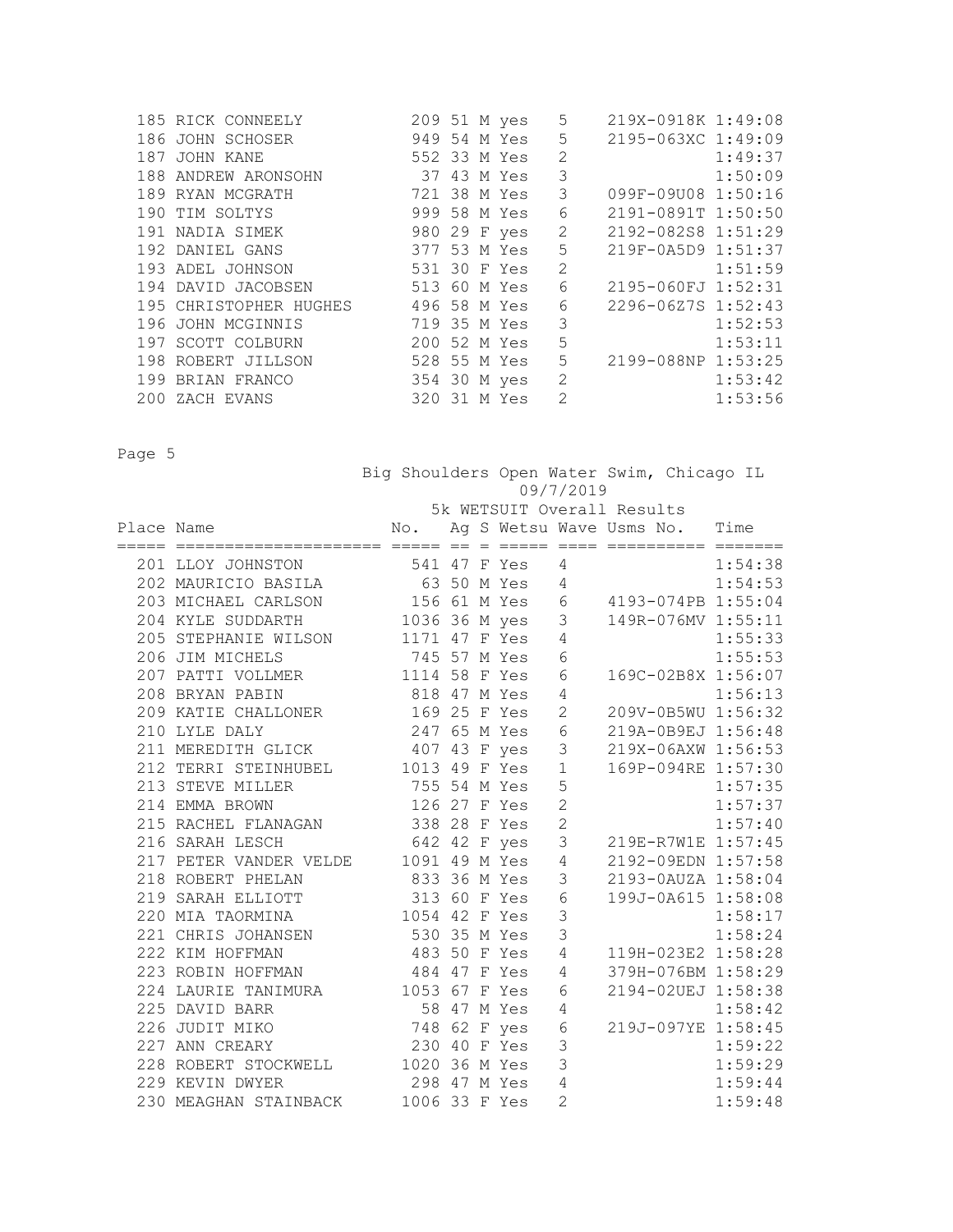| 231 KAREN DE BOER   |  |  | 3                                                                                                                                                                                                                                                                                                                                                                                                                                                                                                                                                                                             | 169W-09M9U 2:00:02  |                                                                                      |
|---------------------|--|--|-----------------------------------------------------------------------------------------------------------------------------------------------------------------------------------------------------------------------------------------------------------------------------------------------------------------------------------------------------------------------------------------------------------------------------------------------------------------------------------------------------------------------------------------------------------------------------------------------|---------------------|--------------------------------------------------------------------------------------|
| 232 RYAN KRUZEL     |  |  | $\mathbf{2}$                                                                                                                                                                                                                                                                                                                                                                                                                                                                                                                                                                                  |                     | 2:00:26                                                                              |
|                     |  |  |                                                                                                                                                                                                                                                                                                                                                                                                                                                                                                                                                                                               |                     |                                                                                      |
|                     |  |  | 5                                                                                                                                                                                                                                                                                                                                                                                                                                                                                                                                                                                             |                     | 2:00:42                                                                              |
|                     |  |  | 6                                                                                                                                                                                                                                                                                                                                                                                                                                                                                                                                                                                             |                     | 2:01:09                                                                              |
|                     |  |  | $\overline{c}$                                                                                                                                                                                                                                                                                                                                                                                                                                                                                                                                                                                |                     | 2:01:14                                                                              |
| 237 SOPHIA FOREE    |  |  | 5                                                                                                                                                                                                                                                                                                                                                                                                                                                                                                                                                                                             |                     |                                                                                      |
|                     |  |  | $\overline{c}$                                                                                                                                                                                                                                                                                                                                                                                                                                                                                                                                                                                |                     | 2:01:36                                                                              |
|                     |  |  | $\sqrt{4}$                                                                                                                                                                                                                                                                                                                                                                                                                                                                                                                                                                                    |                     | 2:02:13                                                                              |
|                     |  |  | 6                                                                                                                                                                                                                                                                                                                                                                                                                                                                                                                                                                                             | 1098-0389K 2:02:17  |                                                                                      |
|                     |  |  | 6                                                                                                                                                                                                                                                                                                                                                                                                                                                                                                                                                                                             |                     | 2:02:58                                                                              |
|                     |  |  | 6                                                                                                                                                                                                                                                                                                                                                                                                                                                                                                                                                                                             | 219Y-05EF9 2:03:05  |                                                                                      |
|                     |  |  | $\overline{2}$                                                                                                                                                                                                                                                                                                                                                                                                                                                                                                                                                                                |                     | 2:03:10                                                                              |
| 244 DONALD ALSEN    |  |  | $\sqrt{6}$                                                                                                                                                                                                                                                                                                                                                                                                                                                                                                                                                                                    |                     |                                                                                      |
|                     |  |  | 5                                                                                                                                                                                                                                                                                                                                                                                                                                                                                                                                                                                             | 219V-09TNU 2:04:56  |                                                                                      |
| 246 RICK GREENFIELD |  |  | 6                                                                                                                                                                                                                                                                                                                                                                                                                                                                                                                                                                                             |                     | 2:05:32                                                                              |
| 247 GINI FLEMING    |  |  | 6                                                                                                                                                                                                                                                                                                                                                                                                                                                                                                                                                                                             |                     |                                                                                      |
| 248 STEVE CONDON    |  |  | 3                                                                                                                                                                                                                                                                                                                                                                                                                                                                                                                                                                                             |                     | 2:06:00                                                                              |
|                     |  |  |                                                                                                                                                                                                                                                                                                                                                                                                                                                                                                                                                                                               |                     | 2:06:16                                                                              |
|                     |  |  | $\overline{4}$                                                                                                                                                                                                                                                                                                                                                                                                                                                                                                                                                                                |                     | 2:06:18                                                                              |
|                     |  |  | 258 44 F Yes<br>610 30 M Yes<br>233 JESSE CZACH 241 44 M yes<br>234 THOMAS WHALEN 1150 54 M Yes<br>235 JON BOMBERGER 100 60 M Yes<br>236 MEREDITH HYLAND 502 28 F Yes<br>350 51 F Yes<br>238 THOMAS TRENKAMP 1075 31 M yes<br>239 DIMITRI KARCAZES 554 45 M Yes<br>240 ROSEMARIE BOUCHARD 106 56 F Yes<br>241 ISABELLE KURZAVA 617 59 F Yes<br>242 NOAH SILVERSTEIN 979 58 M yes<br>243 MCKENNA BOWLES 109 28 F Yes<br>19 70 M yes<br>245 LISA JILLSON 527 52 F Yes<br>426 59 M Yes<br>340 60 F Yes<br>207 43 M Yes<br>249 RACHEL HAMMOND 445 39 F Yes<br>250 JONATHAN SVENDSEN 1043 48 M Yes | $\mathfrak{Z}$<br>3 | 219A-06MYM 2:00:32<br>419M-084XM 2:01:28<br>219H-05XF6 2:03:39<br>2197-0AA99 2:05:36 |

|            |                                       | Big Shoulders Open Water Swim, Chicago IL |  |                               | 09/7/2019      |                |                    |
|------------|---------------------------------------|-------------------------------------------|--|-------------------------------|----------------|----------------|--------------------|
|            |                                       |                                           |  | 5k WETSUIT Overall Results    |                |                |                    |
| Place Name |                                       | No.                                       |  | Ag S Wetsu Wave Usms No. Time |                |                |                    |
|            | 251 PATRICIA BARREIRO                 | 60 50 F Yes                               |  |                               | 4              | =========== == | 2:06:40            |
|            | 252 JEFFREY WILSON                    | 1170 55 M Yes                             |  |                               | 5              |                | 2:07:08            |
|            | 253 ELLYN HEEGAARD                    | 460 24 F Yes                              |  |                               | $\overline{c}$ |                | 2:07:16            |
|            | 254 JEFFREY MARKS 695 31 M yes        |                                           |  |                               | $\overline{c}$ |                | 2:07:39            |
|            | 255 LUCAS LASCHE                      | 631 38 M Yes                              |  |                               | 3              |                | 1696-0AVZN 2:07:41 |
|            | 256 STEVEN ROGIN                      | 913 60 M Yes                              |  |                               | $\sqrt{6}$     |                | 219D-0AXH4 2:08:12 |
|            | 257 MICHAEL RUTKOWSKI 928 52 M yes    |                                           |  |                               | 5              |                | 2198-06UPK 2:08:28 |
|            | 258 DIDIER BOUBOULEIX 104 56 M Yes    |                                           |  |                               | 6              |                | 2:09:35            |
|            | 259 DAVID PIETIG                      | 840 48 M Yes                              |  |                               | 4              |                | 2:09:38            |
|            | 260 JEROME NELLIGAN 786 52 M Yes      |                                           |  |                               | 5              |                | 2:09:50            |
|            | 261 CRAIG ALTMAN                      | 21 55 M Yes                               |  |                               | 5              |                | 2:09:57            |
|            | 262 ALEXANDRA MARKARIAN 1202 46 F Yes |                                           |  |                               | 4              |                | 219J-07M6S 2:10:01 |
|            | 263 DAVID KILPATRICK 576 29 M Yes     |                                           |  |                               | $\overline{2}$ |                | 2:10:03            |
|            | 264 RILEY BREESE                      | 120 28 M Yes                              |  |                               | $\overline{c}$ |                | 2:10:03            |
|            | 265 STEPHANIE RAAB 861 35 F Yes       |                                           |  |                               | 3              |                | 2:10:12            |
|            | 266 MIKE FRUMM                        | 367 30 M Yes                              |  |                               | $\overline{2}$ |                | 2:10:58            |
|            | 267 STEVEN GALAT                      | 374 30 M Yes                              |  |                               | $\overline{c}$ |                | 2:11:26            |
|            | 268 AMANDA MOSWIN                     | 770 37 F Yes                              |  |                               | 3              |                | 219H-0AN5W 2:11:57 |
|            | 269 PASCAL PERROT                     | 828 51 M Yes                              |  |                               | 5              |                | 2198-0B2V4 2:12:08 |
|            | 270 JASON GAMBLE                      | 376 36 M Yes                              |  |                               | 3              |                | 2:12:09            |
|            | 271 HUBERT LIN                        | 652 40 M Yes                              |  |                               | $\overline{3}$ |                | 2:12:45            |
|            | 272 MIGDALIA SEPULVEDA 962 51 F Yes   |                                           |  |                               | 5              |                | 219S-08198 2:13:40 |
|            | 273 EDDIE COYLE                       | 226 28 M Yes                              |  |                               | $\overline{c}$ |                | 2:14:21            |
|            | 274 JON HITTMAN                       | 477 70 M Yes                              |  |                               | 6              |                | 2:14:57            |
|            | 275 MICHELLE GANSMAN 378 45 F Yes     |                                           |  |                               | $\overline{4}$ |                | 169P-0AYCC 2:17:46 |
|            | 276 PIOTR NITKA                       | 797 37 M Yes                              |  |                               | 3              |                | 2:18:24            |